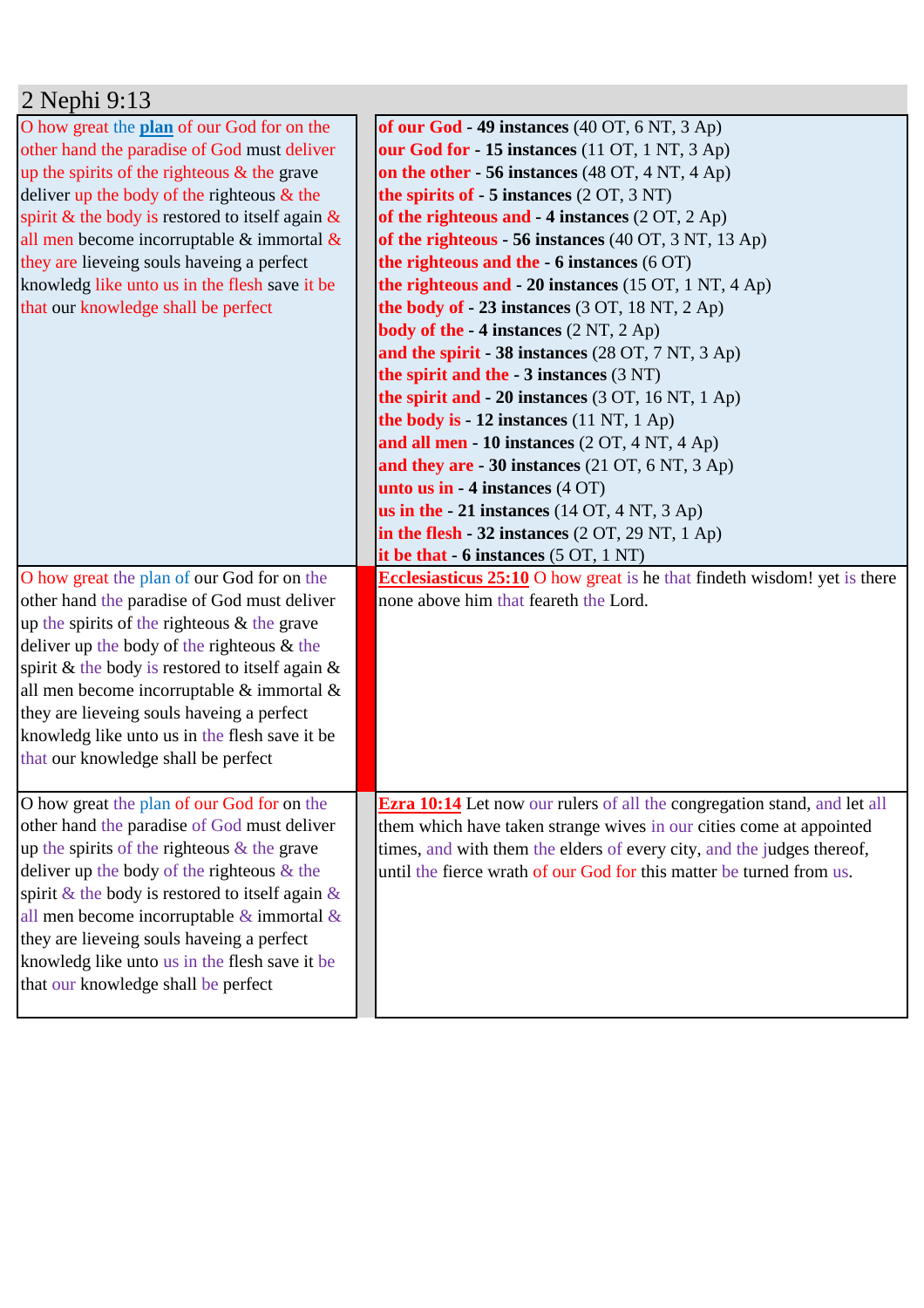| O how great the plan of our God for on the<br>other hand the paradise of God must deliver<br>up the spirits of the righteous $\&$ the grave<br>deliver up the body of the righteous $&$ the<br>spirit & the body is restored to itself again $\&$<br>all men become incorruptable $\&$ immortal $\&$<br>they are lieveing souls haveing a perfect<br>knowledg like unto us in the flesh save it be<br>that our knowledge shall be perfect  | <b>Ezra 9:9</b> For we were bondmen; yet our God hath not forsaken us in our<br>bondage, but hath extended mercy unto us in the sight of the kings of<br>Persia, to give us a reviving, to set up the house of our God, and to repair<br>the desolations thereof, and to give us a wall in Judah and in Jerusalem. |
|--------------------------------------------------------------------------------------------------------------------------------------------------------------------------------------------------------------------------------------------------------------------------------------------------------------------------------------------------------------------------------------------------------------------------------------------|--------------------------------------------------------------------------------------------------------------------------------------------------------------------------------------------------------------------------------------------------------------------------------------------------------------------|
| O how great the plan of our God for on the<br>other hand the paradise of God must deliver<br>up the spirits of the righteous $&$ the grave<br>deliver up the body of the righteous $&$ the<br>spirit & the body is restored to itself again $\&$<br>all men become incorruptable $\&$ immortal $\&$<br>they are lieveing souls haveing a perfect<br>knowledg like unto us in the flesh save it be<br>that our knowledge shall be perfect   | <b>Deuteronomy 16:1</b> Observe the month of Abib, and keep the passover<br>unto the LORD thy God: for in the month of Abib the LORD thy God<br>brought thee forth out of Egypt by night.                                                                                                                          |
| O how great the plan of our God for on the<br>other hand the paradise of God must deliver<br>up the spirits of the righteous $&$ the grave<br>deliver up the body of the righteous $\&$ the<br>spirit & the body is restored to itself again $\&$<br>all men become incorruptable & immortal &<br>they are lieveing souls haveing a perfect<br>knowledg like unto us in the flesh save it be<br>that our knowledge shall be perfect        | Psalm 16:1 {Michtam of David.} Preserve me, O God: for in thee do I<br>put my trust.                                                                                                                                                                                                                               |
| O how great the plan of our God for on the<br>other hand the paradise of God must deliver<br>up the spirits of the righteous $&$ the grave<br>deliver up the body of the righteous $&$ the<br>spirit & the body is restored to itself again $\&$<br>all men become incorruptable $\&$ immortal $\&$<br>they are lieveing souls haveing a perfect<br>knowledg like unto us in the flesh save it be<br>that our knowledge shall be perfect   | <b>Numbers 3:13</b> Because all the firstborn are mine; for on the day that I<br>smote all the firstborn in the land of Egypt I hallowed unto me all the<br>firstborn in Israel, both man and beast: mine shall they be: I am the<br>LORD.                                                                         |
| O how great the plan of our God for on the<br>other hand the paradise of God must deliver<br>up the spirits of the righteous $\&$ the grave<br>deliver up the body of the righteous $\&$ the<br>spirit & the body is restored to itself again $\&$<br>all men become incorruptable $\&$ immortal $\&$<br>they are lieveing souls haveing a perfect<br>knowledg like unto us in the flesh save it be<br>that our knowledge shall be perfect | 1 Kings 7:36 For on the plates of the ledges thereof, and on the borders<br>thereof, he graved cherubims, lions, and palm trees, according to the<br>proportion of every one, and additions round about.                                                                                                           |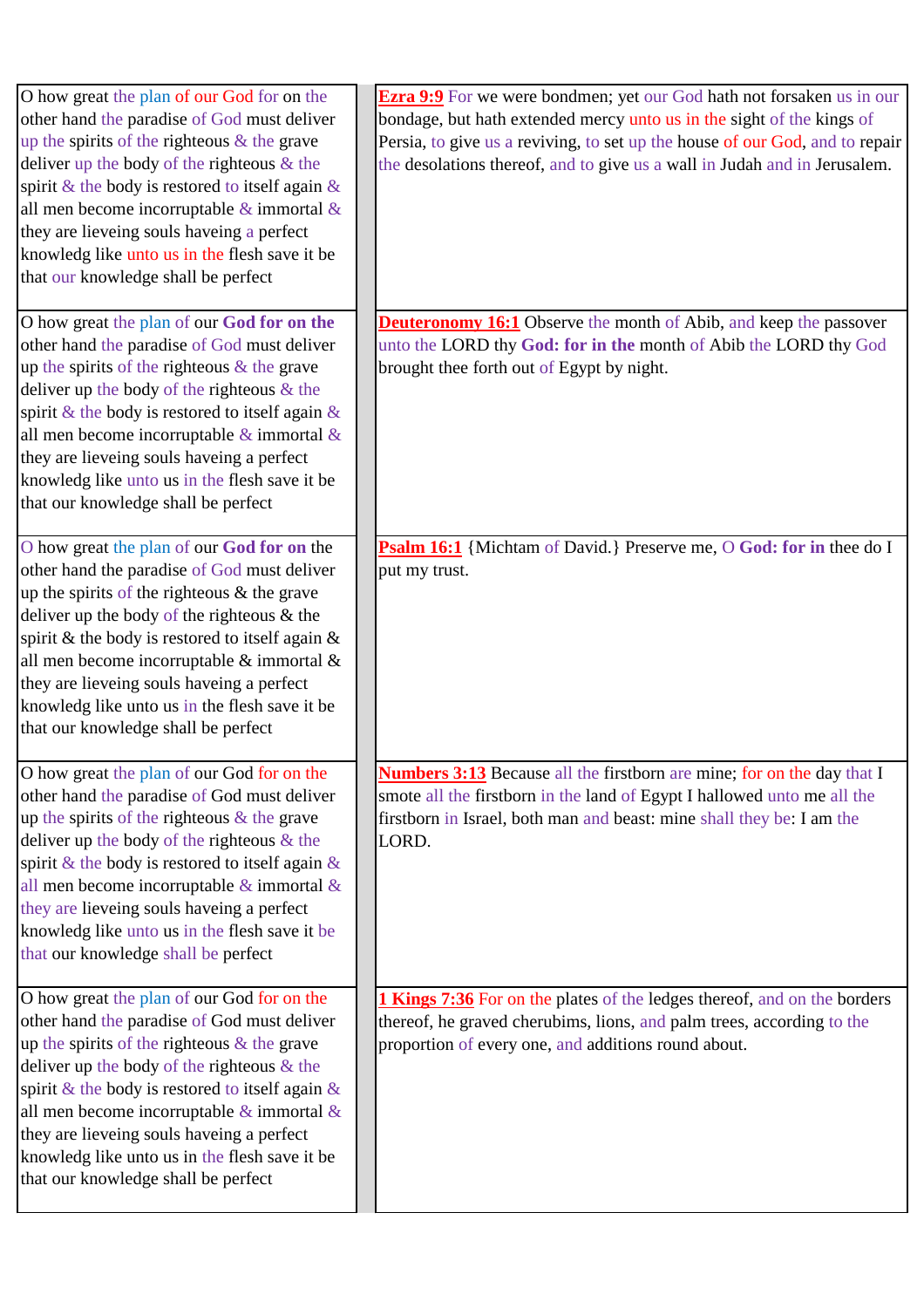| O how great the plan of our God for on the<br>other hand the paradise of God must deliver<br>up the spirits of the righteous $&$ the grave<br>deliver up the body of the righteous $&$ the<br>spirit & the body is restored to itself again $\&$<br>all men become incorruptable $\&$ immortal $\&$<br>they are lieveing souls haveing a perfect<br>knowledg like unto us in the flesh save it be<br>that our knowledge shall be perfect  | <b>Nehemiah 4:17</b> They which builded on the wall, and they that bare<br>burdens, with those that laded, every one with one of his hands wrought<br>in the work, and with the other hand held a weapon.    |
|-------------------------------------------------------------------------------------------------------------------------------------------------------------------------------------------------------------------------------------------------------------------------------------------------------------------------------------------------------------------------------------------------------------------------------------------|--------------------------------------------------------------------------------------------------------------------------------------------------------------------------------------------------------------|
| O how great the plan of our God for on the<br>other hand the paradise of God must deliver<br>up the spirits of the righteous $&$ the grave<br>deliver up the body of the righteous $\&$ the<br>spirit & the body is restored to itself again $\&$<br>all men become incorruptable & immortal &<br>they are lieveing souls haveing a perfect<br>knowledg like unto us in the flesh save it be<br>that our knowledge shall be perfect       | Revelation 2:7 He that hath an ear, let him hear what the Spirit saith<br>unto the churches; To him that overcometh will I give to eat of the tree<br>of life, which is in the midst of the paradise of God. |
| O how great the plan of our God for on the<br>other hand the paradise of God must deliver<br>up the spirits of the righteous & the grave<br>deliver up the body of the righteous $\&$ the<br>spirit & the body is restored to itself again $\&$<br>all men become incorruptable $\&$ immortal $\&$<br>they are lieveing souls haveing a perfect<br>knowledg like unto us in the flesh save it be<br>that our knowledge shall be perfect   | Amos 6:8 The Lord GOD hath sworn by himself, saith the LORD the<br>God of hosts, I abhor the excellency of Jacob, and hate his palaces:<br>therefore will I deliver up the city with all that is therein.    |
| O how great the plan of our God for on the<br>other hand the paradise of God must deliver<br>up the spirits of the righteous $&$ the grave<br>deliver up the body of the righteous $&$ the<br>spirit & the body is restored to itself again $\&$<br>all men become incorruptable $\&$ immortal $\&$<br>they are lieveing souls haveing a perfect<br>knowledg like unto us in the flesh save it be<br>that our knowledge shall be perfect  | <b>Matthew 10:21</b> And the brother shall deliver up the brother to death,<br>and the father the child: and the children shall rise up against their<br>parents, and cause them to be put to death.         |
| O how great the plan of our God for on the<br>other hand the paradise of God must deliver<br>up the spirits of the righteous $\&$ the grave<br>deliver up the body of the righteous $&$ the<br>spirit & the body is restored to itself again $\&$<br>all men become incorruptable $\&$ immortal $\&$<br>they are lieveing souls haveing a perfect<br>knowledg like unto us in the flesh save it be<br>that our knowledge shall be perfect | <b>1 Corinthians 14:32</b> And the spirits of the prophets are subject to the<br>prophets.                                                                                                                   |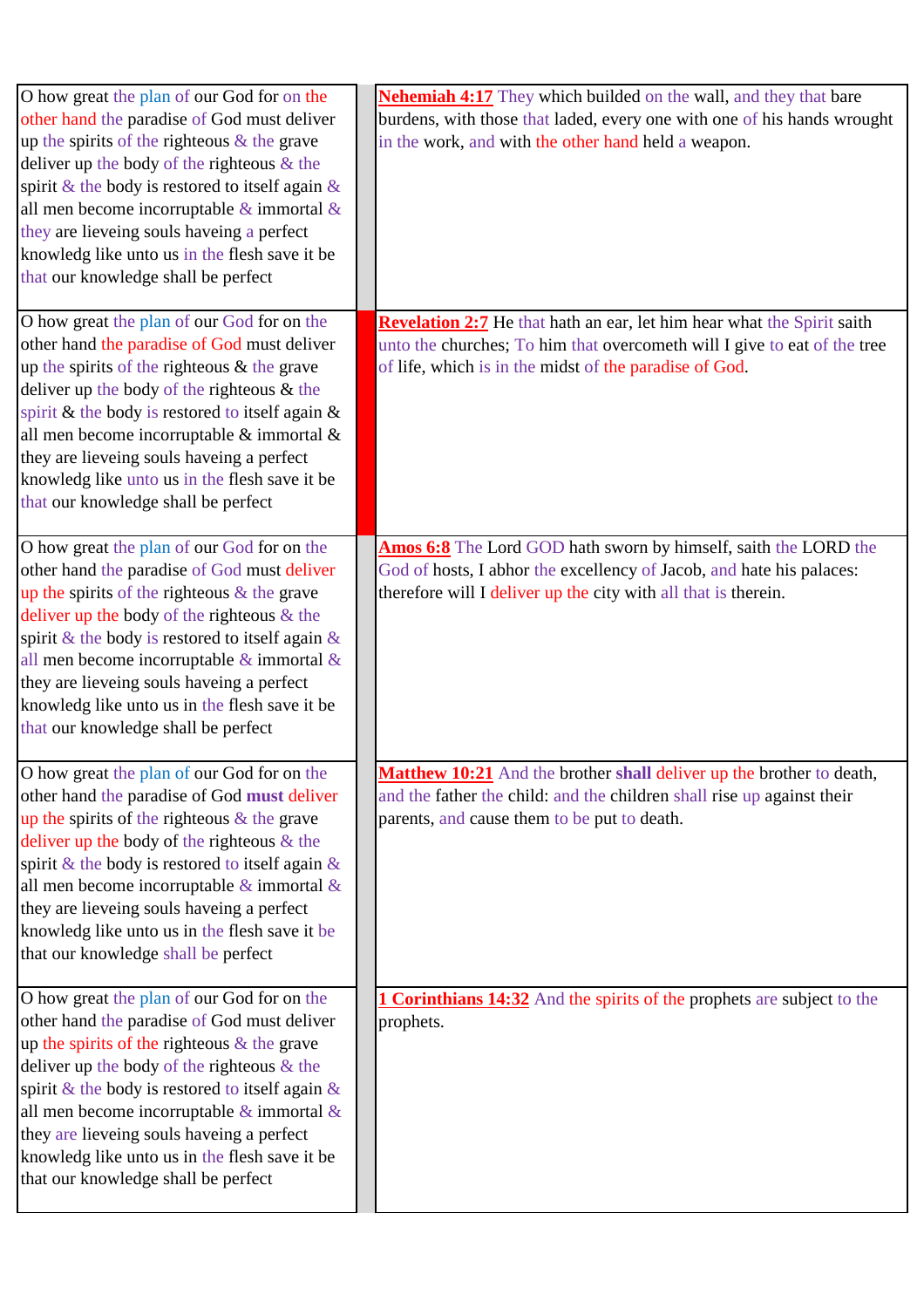| other hand the paradise of God must deliver<br>four spirits of the heavens, which go forth from standing before the Lord<br>up the spirits of the righteous $&$ the grave<br>of all the earth.<br>deliver up the body of the righteous & the<br>spirit & the body is restored to itself again $\&$<br>all men become incorruptable $\&$ immortal $\&$<br>they are lieveing souls haveing a perfect<br>knowledg like unto us in the flesh save it be<br>that our knowledge shall be perfect<br>O how great the plan of our God for on the<br><b>Matthew 14:12</b> And his disciples came, and took up the body, and<br>other hand the paradise of God must deliver<br>buried it, and went and told Jesus.<br>up the spirits of the righteous $&$ the grave<br>deliver up the body of the righteous $&$ the<br>spirit & the body is restored to itself again $\&$<br>all men become incorruptable $\&$ immortal $\&$<br>they are lieveing souls haveing a perfect<br>knowledg like unto us in the flesh save it be<br>that our knowledge shall be perfect<br>O how great the plan of our God for on the<br><b>Luke 24:3</b> And they entered in, and found not the body of the Lord<br>other hand the paradise of God must deliver<br>Jesus.<br>up the spirits of the righteous $&$ the grave<br>deliver up the body of the righteous $\&$ the<br>spirit & the body is restored to itself again $\&$<br>all men become incorruptable $\&$ immortal $\&$<br>they are lieveing souls haveing a perfect<br>knowledg like unto us in the flesh save it be<br>that our knowledge shall be perfect<br>O how great the plan of our God for on the<br><b>Colossians 2:11</b> In whom also ye are circumcised with the circumcision<br>other hand the paradise of God must deliver<br>made without hands, in putting off the body of the sins of the flesh by<br>up the spirits of the righteous $&$ the grave<br>the circumcision of Christ:<br>deliver up the body of the righteous $\&$ the<br>spirit & the body is restored to itself again $\&$<br>all men become incorruptable & immortal &<br>they are lieveing souls haveing a perfect<br>knowledg like unto us in the flesh save it be<br>that our knowledge shall be perfect<br>O how great the plan of our God for on the<br><b>Revelation 22:17</b> And the Spirit and the bride say, Come. And let him<br>other hand the paradise of God must deliver<br>that heareth say, Come. And let him that is athirst come. And whosoever<br>up the spirits of the righteous $&$ the grave<br>will, let him take the water of life freely.<br>deliver up the body of the righteous $\&$ the<br>spirit & the body is restored to itself again $\&$<br>all men become incorruptable $\&$ immortal $\&$<br>they are lieveing souls haveing a perfect<br>knowledg like unto us in the flesh save it be<br>that our knowledge shall be perfect | O how great the plan of our God for on the | Zechariah 6:5 And the angel answered and said unto me, These are the |
|------------------------------------------------------------------------------------------------------------------------------------------------------------------------------------------------------------------------------------------------------------------------------------------------------------------------------------------------------------------------------------------------------------------------------------------------------------------------------------------------------------------------------------------------------------------------------------------------------------------------------------------------------------------------------------------------------------------------------------------------------------------------------------------------------------------------------------------------------------------------------------------------------------------------------------------------------------------------------------------------------------------------------------------------------------------------------------------------------------------------------------------------------------------------------------------------------------------------------------------------------------------------------------------------------------------------------------------------------------------------------------------------------------------------------------------------------------------------------------------------------------------------------------------------------------------------------------------------------------------------------------------------------------------------------------------------------------------------------------------------------------------------------------------------------------------------------------------------------------------------------------------------------------------------------------------------------------------------------------------------------------------------------------------------------------------------------------------------------------------------------------------------------------------------------------------------------------------------------------------------------------------------------------------------------------------------------------------------------------------------------------------------------------------------------------------------------------------------------------------------------------------------------------------------------------------------------------------------------------------------------------------------------------------------------------------------------------------------------------------------------------------------------------------------------------------------------------------------------------------------------------|--------------------------------------------|----------------------------------------------------------------------|
|                                                                                                                                                                                                                                                                                                                                                                                                                                                                                                                                                                                                                                                                                                                                                                                                                                                                                                                                                                                                                                                                                                                                                                                                                                                                                                                                                                                                                                                                                                                                                                                                                                                                                                                                                                                                                                                                                                                                                                                                                                                                                                                                                                                                                                                                                                                                                                                                                                                                                                                                                                                                                                                                                                                                                                                                                                                                                    |                                            |                                                                      |
|                                                                                                                                                                                                                                                                                                                                                                                                                                                                                                                                                                                                                                                                                                                                                                                                                                                                                                                                                                                                                                                                                                                                                                                                                                                                                                                                                                                                                                                                                                                                                                                                                                                                                                                                                                                                                                                                                                                                                                                                                                                                                                                                                                                                                                                                                                                                                                                                                                                                                                                                                                                                                                                                                                                                                                                                                                                                                    |                                            |                                                                      |
|                                                                                                                                                                                                                                                                                                                                                                                                                                                                                                                                                                                                                                                                                                                                                                                                                                                                                                                                                                                                                                                                                                                                                                                                                                                                                                                                                                                                                                                                                                                                                                                                                                                                                                                                                                                                                                                                                                                                                                                                                                                                                                                                                                                                                                                                                                                                                                                                                                                                                                                                                                                                                                                                                                                                                                                                                                                                                    |                                            |                                                                      |
|                                                                                                                                                                                                                                                                                                                                                                                                                                                                                                                                                                                                                                                                                                                                                                                                                                                                                                                                                                                                                                                                                                                                                                                                                                                                                                                                                                                                                                                                                                                                                                                                                                                                                                                                                                                                                                                                                                                                                                                                                                                                                                                                                                                                                                                                                                                                                                                                                                                                                                                                                                                                                                                                                                                                                                                                                                                                                    |                                            |                                                                      |
|                                                                                                                                                                                                                                                                                                                                                                                                                                                                                                                                                                                                                                                                                                                                                                                                                                                                                                                                                                                                                                                                                                                                                                                                                                                                                                                                                                                                                                                                                                                                                                                                                                                                                                                                                                                                                                                                                                                                                                                                                                                                                                                                                                                                                                                                                                                                                                                                                                                                                                                                                                                                                                                                                                                                                                                                                                                                                    |                                            |                                                                      |
|                                                                                                                                                                                                                                                                                                                                                                                                                                                                                                                                                                                                                                                                                                                                                                                                                                                                                                                                                                                                                                                                                                                                                                                                                                                                                                                                                                                                                                                                                                                                                                                                                                                                                                                                                                                                                                                                                                                                                                                                                                                                                                                                                                                                                                                                                                                                                                                                                                                                                                                                                                                                                                                                                                                                                                                                                                                                                    |                                            |                                                                      |
|                                                                                                                                                                                                                                                                                                                                                                                                                                                                                                                                                                                                                                                                                                                                                                                                                                                                                                                                                                                                                                                                                                                                                                                                                                                                                                                                                                                                                                                                                                                                                                                                                                                                                                                                                                                                                                                                                                                                                                                                                                                                                                                                                                                                                                                                                                                                                                                                                                                                                                                                                                                                                                                                                                                                                                                                                                                                                    |                                            |                                                                      |
|                                                                                                                                                                                                                                                                                                                                                                                                                                                                                                                                                                                                                                                                                                                                                                                                                                                                                                                                                                                                                                                                                                                                                                                                                                                                                                                                                                                                                                                                                                                                                                                                                                                                                                                                                                                                                                                                                                                                                                                                                                                                                                                                                                                                                                                                                                                                                                                                                                                                                                                                                                                                                                                                                                                                                                                                                                                                                    |                                            |                                                                      |
|                                                                                                                                                                                                                                                                                                                                                                                                                                                                                                                                                                                                                                                                                                                                                                                                                                                                                                                                                                                                                                                                                                                                                                                                                                                                                                                                                                                                                                                                                                                                                                                                                                                                                                                                                                                                                                                                                                                                                                                                                                                                                                                                                                                                                                                                                                                                                                                                                                                                                                                                                                                                                                                                                                                                                                                                                                                                                    |                                            |                                                                      |
|                                                                                                                                                                                                                                                                                                                                                                                                                                                                                                                                                                                                                                                                                                                                                                                                                                                                                                                                                                                                                                                                                                                                                                                                                                                                                                                                                                                                                                                                                                                                                                                                                                                                                                                                                                                                                                                                                                                                                                                                                                                                                                                                                                                                                                                                                                                                                                                                                                                                                                                                                                                                                                                                                                                                                                                                                                                                                    |                                            |                                                                      |
|                                                                                                                                                                                                                                                                                                                                                                                                                                                                                                                                                                                                                                                                                                                                                                                                                                                                                                                                                                                                                                                                                                                                                                                                                                                                                                                                                                                                                                                                                                                                                                                                                                                                                                                                                                                                                                                                                                                                                                                                                                                                                                                                                                                                                                                                                                                                                                                                                                                                                                                                                                                                                                                                                                                                                                                                                                                                                    |                                            |                                                                      |
|                                                                                                                                                                                                                                                                                                                                                                                                                                                                                                                                                                                                                                                                                                                                                                                                                                                                                                                                                                                                                                                                                                                                                                                                                                                                                                                                                                                                                                                                                                                                                                                                                                                                                                                                                                                                                                                                                                                                                                                                                                                                                                                                                                                                                                                                                                                                                                                                                                                                                                                                                                                                                                                                                                                                                                                                                                                                                    |                                            |                                                                      |
|                                                                                                                                                                                                                                                                                                                                                                                                                                                                                                                                                                                                                                                                                                                                                                                                                                                                                                                                                                                                                                                                                                                                                                                                                                                                                                                                                                                                                                                                                                                                                                                                                                                                                                                                                                                                                                                                                                                                                                                                                                                                                                                                                                                                                                                                                                                                                                                                                                                                                                                                                                                                                                                                                                                                                                                                                                                                                    |                                            |                                                                      |
|                                                                                                                                                                                                                                                                                                                                                                                                                                                                                                                                                                                                                                                                                                                                                                                                                                                                                                                                                                                                                                                                                                                                                                                                                                                                                                                                                                                                                                                                                                                                                                                                                                                                                                                                                                                                                                                                                                                                                                                                                                                                                                                                                                                                                                                                                                                                                                                                                                                                                                                                                                                                                                                                                                                                                                                                                                                                                    |                                            |                                                                      |
|                                                                                                                                                                                                                                                                                                                                                                                                                                                                                                                                                                                                                                                                                                                                                                                                                                                                                                                                                                                                                                                                                                                                                                                                                                                                                                                                                                                                                                                                                                                                                                                                                                                                                                                                                                                                                                                                                                                                                                                                                                                                                                                                                                                                                                                                                                                                                                                                                                                                                                                                                                                                                                                                                                                                                                                                                                                                                    |                                            |                                                                      |
|                                                                                                                                                                                                                                                                                                                                                                                                                                                                                                                                                                                                                                                                                                                                                                                                                                                                                                                                                                                                                                                                                                                                                                                                                                                                                                                                                                                                                                                                                                                                                                                                                                                                                                                                                                                                                                                                                                                                                                                                                                                                                                                                                                                                                                                                                                                                                                                                                                                                                                                                                                                                                                                                                                                                                                                                                                                                                    |                                            |                                                                      |
|                                                                                                                                                                                                                                                                                                                                                                                                                                                                                                                                                                                                                                                                                                                                                                                                                                                                                                                                                                                                                                                                                                                                                                                                                                                                                                                                                                                                                                                                                                                                                                                                                                                                                                                                                                                                                                                                                                                                                                                                                                                                                                                                                                                                                                                                                                                                                                                                                                                                                                                                                                                                                                                                                                                                                                                                                                                                                    |                                            |                                                                      |
|                                                                                                                                                                                                                                                                                                                                                                                                                                                                                                                                                                                                                                                                                                                                                                                                                                                                                                                                                                                                                                                                                                                                                                                                                                                                                                                                                                                                                                                                                                                                                                                                                                                                                                                                                                                                                                                                                                                                                                                                                                                                                                                                                                                                                                                                                                                                                                                                                                                                                                                                                                                                                                                                                                                                                                                                                                                                                    |                                            |                                                                      |
|                                                                                                                                                                                                                                                                                                                                                                                                                                                                                                                                                                                                                                                                                                                                                                                                                                                                                                                                                                                                                                                                                                                                                                                                                                                                                                                                                                                                                                                                                                                                                                                                                                                                                                                                                                                                                                                                                                                                                                                                                                                                                                                                                                                                                                                                                                                                                                                                                                                                                                                                                                                                                                                                                                                                                                                                                                                                                    |                                            |                                                                      |
|                                                                                                                                                                                                                                                                                                                                                                                                                                                                                                                                                                                                                                                                                                                                                                                                                                                                                                                                                                                                                                                                                                                                                                                                                                                                                                                                                                                                                                                                                                                                                                                                                                                                                                                                                                                                                                                                                                                                                                                                                                                                                                                                                                                                                                                                                                                                                                                                                                                                                                                                                                                                                                                                                                                                                                                                                                                                                    |                                            |                                                                      |
|                                                                                                                                                                                                                                                                                                                                                                                                                                                                                                                                                                                                                                                                                                                                                                                                                                                                                                                                                                                                                                                                                                                                                                                                                                                                                                                                                                                                                                                                                                                                                                                                                                                                                                                                                                                                                                                                                                                                                                                                                                                                                                                                                                                                                                                                                                                                                                                                                                                                                                                                                                                                                                                                                                                                                                                                                                                                                    |                                            |                                                                      |
|                                                                                                                                                                                                                                                                                                                                                                                                                                                                                                                                                                                                                                                                                                                                                                                                                                                                                                                                                                                                                                                                                                                                                                                                                                                                                                                                                                                                                                                                                                                                                                                                                                                                                                                                                                                                                                                                                                                                                                                                                                                                                                                                                                                                                                                                                                                                                                                                                                                                                                                                                                                                                                                                                                                                                                                                                                                                                    |                                            |                                                                      |
|                                                                                                                                                                                                                                                                                                                                                                                                                                                                                                                                                                                                                                                                                                                                                                                                                                                                                                                                                                                                                                                                                                                                                                                                                                                                                                                                                                                                                                                                                                                                                                                                                                                                                                                                                                                                                                                                                                                                                                                                                                                                                                                                                                                                                                                                                                                                                                                                                                                                                                                                                                                                                                                                                                                                                                                                                                                                                    |                                            |                                                                      |
|                                                                                                                                                                                                                                                                                                                                                                                                                                                                                                                                                                                                                                                                                                                                                                                                                                                                                                                                                                                                                                                                                                                                                                                                                                                                                                                                                                                                                                                                                                                                                                                                                                                                                                                                                                                                                                                                                                                                                                                                                                                                                                                                                                                                                                                                                                                                                                                                                                                                                                                                                                                                                                                                                                                                                                                                                                                                                    |                                            |                                                                      |
|                                                                                                                                                                                                                                                                                                                                                                                                                                                                                                                                                                                                                                                                                                                                                                                                                                                                                                                                                                                                                                                                                                                                                                                                                                                                                                                                                                                                                                                                                                                                                                                                                                                                                                                                                                                                                                                                                                                                                                                                                                                                                                                                                                                                                                                                                                                                                                                                                                                                                                                                                                                                                                                                                                                                                                                                                                                                                    |                                            |                                                                      |
|                                                                                                                                                                                                                                                                                                                                                                                                                                                                                                                                                                                                                                                                                                                                                                                                                                                                                                                                                                                                                                                                                                                                                                                                                                                                                                                                                                                                                                                                                                                                                                                                                                                                                                                                                                                                                                                                                                                                                                                                                                                                                                                                                                                                                                                                                                                                                                                                                                                                                                                                                                                                                                                                                                                                                                                                                                                                                    |                                            |                                                                      |
|                                                                                                                                                                                                                                                                                                                                                                                                                                                                                                                                                                                                                                                                                                                                                                                                                                                                                                                                                                                                                                                                                                                                                                                                                                                                                                                                                                                                                                                                                                                                                                                                                                                                                                                                                                                                                                                                                                                                                                                                                                                                                                                                                                                                                                                                                                                                                                                                                                                                                                                                                                                                                                                                                                                                                                                                                                                                                    |                                            |                                                                      |
|                                                                                                                                                                                                                                                                                                                                                                                                                                                                                                                                                                                                                                                                                                                                                                                                                                                                                                                                                                                                                                                                                                                                                                                                                                                                                                                                                                                                                                                                                                                                                                                                                                                                                                                                                                                                                                                                                                                                                                                                                                                                                                                                                                                                                                                                                                                                                                                                                                                                                                                                                                                                                                                                                                                                                                                                                                                                                    |                                            |                                                                      |
|                                                                                                                                                                                                                                                                                                                                                                                                                                                                                                                                                                                                                                                                                                                                                                                                                                                                                                                                                                                                                                                                                                                                                                                                                                                                                                                                                                                                                                                                                                                                                                                                                                                                                                                                                                                                                                                                                                                                                                                                                                                                                                                                                                                                                                                                                                                                                                                                                                                                                                                                                                                                                                                                                                                                                                                                                                                                                    |                                            |                                                                      |
|                                                                                                                                                                                                                                                                                                                                                                                                                                                                                                                                                                                                                                                                                                                                                                                                                                                                                                                                                                                                                                                                                                                                                                                                                                                                                                                                                                                                                                                                                                                                                                                                                                                                                                                                                                                                                                                                                                                                                                                                                                                                                                                                                                                                                                                                                                                                                                                                                                                                                                                                                                                                                                                                                                                                                                                                                                                                                    |                                            |                                                                      |
|                                                                                                                                                                                                                                                                                                                                                                                                                                                                                                                                                                                                                                                                                                                                                                                                                                                                                                                                                                                                                                                                                                                                                                                                                                                                                                                                                                                                                                                                                                                                                                                                                                                                                                                                                                                                                                                                                                                                                                                                                                                                                                                                                                                                                                                                                                                                                                                                                                                                                                                                                                                                                                                                                                                                                                                                                                                                                    |                                            |                                                                      |
|                                                                                                                                                                                                                                                                                                                                                                                                                                                                                                                                                                                                                                                                                                                                                                                                                                                                                                                                                                                                                                                                                                                                                                                                                                                                                                                                                                                                                                                                                                                                                                                                                                                                                                                                                                                                                                                                                                                                                                                                                                                                                                                                                                                                                                                                                                                                                                                                                                                                                                                                                                                                                                                                                                                                                                                                                                                                                    |                                            |                                                                      |
|                                                                                                                                                                                                                                                                                                                                                                                                                                                                                                                                                                                                                                                                                                                                                                                                                                                                                                                                                                                                                                                                                                                                                                                                                                                                                                                                                                                                                                                                                                                                                                                                                                                                                                                                                                                                                                                                                                                                                                                                                                                                                                                                                                                                                                                                                                                                                                                                                                                                                                                                                                                                                                                                                                                                                                                                                                                                                    |                                            |                                                                      |
|                                                                                                                                                                                                                                                                                                                                                                                                                                                                                                                                                                                                                                                                                                                                                                                                                                                                                                                                                                                                                                                                                                                                                                                                                                                                                                                                                                                                                                                                                                                                                                                                                                                                                                                                                                                                                                                                                                                                                                                                                                                                                                                                                                                                                                                                                                                                                                                                                                                                                                                                                                                                                                                                                                                                                                                                                                                                                    |                                            |                                                                      |
|                                                                                                                                                                                                                                                                                                                                                                                                                                                                                                                                                                                                                                                                                                                                                                                                                                                                                                                                                                                                                                                                                                                                                                                                                                                                                                                                                                                                                                                                                                                                                                                                                                                                                                                                                                                                                                                                                                                                                                                                                                                                                                                                                                                                                                                                                                                                                                                                                                                                                                                                                                                                                                                                                                                                                                                                                                                                                    |                                            |                                                                      |
|                                                                                                                                                                                                                                                                                                                                                                                                                                                                                                                                                                                                                                                                                                                                                                                                                                                                                                                                                                                                                                                                                                                                                                                                                                                                                                                                                                                                                                                                                                                                                                                                                                                                                                                                                                                                                                                                                                                                                                                                                                                                                                                                                                                                                                                                                                                                                                                                                                                                                                                                                                                                                                                                                                                                                                                                                                                                                    |                                            |                                                                      |
|                                                                                                                                                                                                                                                                                                                                                                                                                                                                                                                                                                                                                                                                                                                                                                                                                                                                                                                                                                                                                                                                                                                                                                                                                                                                                                                                                                                                                                                                                                                                                                                                                                                                                                                                                                                                                                                                                                                                                                                                                                                                                                                                                                                                                                                                                                                                                                                                                                                                                                                                                                                                                                                                                                                                                                                                                                                                                    |                                            |                                                                      |
|                                                                                                                                                                                                                                                                                                                                                                                                                                                                                                                                                                                                                                                                                                                                                                                                                                                                                                                                                                                                                                                                                                                                                                                                                                                                                                                                                                                                                                                                                                                                                                                                                                                                                                                                                                                                                                                                                                                                                                                                                                                                                                                                                                                                                                                                                                                                                                                                                                                                                                                                                                                                                                                                                                                                                                                                                                                                                    |                                            |                                                                      |
|                                                                                                                                                                                                                                                                                                                                                                                                                                                                                                                                                                                                                                                                                                                                                                                                                                                                                                                                                                                                                                                                                                                                                                                                                                                                                                                                                                                                                                                                                                                                                                                                                                                                                                                                                                                                                                                                                                                                                                                                                                                                                                                                                                                                                                                                                                                                                                                                                                                                                                                                                                                                                                                                                                                                                                                                                                                                                    |                                            |                                                                      |
|                                                                                                                                                                                                                                                                                                                                                                                                                                                                                                                                                                                                                                                                                                                                                                                                                                                                                                                                                                                                                                                                                                                                                                                                                                                                                                                                                                                                                                                                                                                                                                                                                                                                                                                                                                                                                                                                                                                                                                                                                                                                                                                                                                                                                                                                                                                                                                                                                                                                                                                                                                                                                                                                                                                                                                                                                                                                                    |                                            |                                                                      |
|                                                                                                                                                                                                                                                                                                                                                                                                                                                                                                                                                                                                                                                                                                                                                                                                                                                                                                                                                                                                                                                                                                                                                                                                                                                                                                                                                                                                                                                                                                                                                                                                                                                                                                                                                                                                                                                                                                                                                                                                                                                                                                                                                                                                                                                                                                                                                                                                                                                                                                                                                                                                                                                                                                                                                                                                                                                                                    |                                            |                                                                      |
|                                                                                                                                                                                                                                                                                                                                                                                                                                                                                                                                                                                                                                                                                                                                                                                                                                                                                                                                                                                                                                                                                                                                                                                                                                                                                                                                                                                                                                                                                                                                                                                                                                                                                                                                                                                                                                                                                                                                                                                                                                                                                                                                                                                                                                                                                                                                                                                                                                                                                                                                                                                                                                                                                                                                                                                                                                                                                    |                                            |                                                                      |
|                                                                                                                                                                                                                                                                                                                                                                                                                                                                                                                                                                                                                                                                                                                                                                                                                                                                                                                                                                                                                                                                                                                                                                                                                                                                                                                                                                                                                                                                                                                                                                                                                                                                                                                                                                                                                                                                                                                                                                                                                                                                                                                                                                                                                                                                                                                                                                                                                                                                                                                                                                                                                                                                                                                                                                                                                                                                                    |                                            |                                                                      |
|                                                                                                                                                                                                                                                                                                                                                                                                                                                                                                                                                                                                                                                                                                                                                                                                                                                                                                                                                                                                                                                                                                                                                                                                                                                                                                                                                                                                                                                                                                                                                                                                                                                                                                                                                                                                                                                                                                                                                                                                                                                                                                                                                                                                                                                                                                                                                                                                                                                                                                                                                                                                                                                                                                                                                                                                                                                                                    |                                            |                                                                      |
|                                                                                                                                                                                                                                                                                                                                                                                                                                                                                                                                                                                                                                                                                                                                                                                                                                                                                                                                                                                                                                                                                                                                                                                                                                                                                                                                                                                                                                                                                                                                                                                                                                                                                                                                                                                                                                                                                                                                                                                                                                                                                                                                                                                                                                                                                                                                                                                                                                                                                                                                                                                                                                                                                                                                                                                                                                                                                    |                                            |                                                                      |
|                                                                                                                                                                                                                                                                                                                                                                                                                                                                                                                                                                                                                                                                                                                                                                                                                                                                                                                                                                                                                                                                                                                                                                                                                                                                                                                                                                                                                                                                                                                                                                                                                                                                                                                                                                                                                                                                                                                                                                                                                                                                                                                                                                                                                                                                                                                                                                                                                                                                                                                                                                                                                                                                                                                                                                                                                                                                                    |                                            |                                                                      |
|                                                                                                                                                                                                                                                                                                                                                                                                                                                                                                                                                                                                                                                                                                                                                                                                                                                                                                                                                                                                                                                                                                                                                                                                                                                                                                                                                                                                                                                                                                                                                                                                                                                                                                                                                                                                                                                                                                                                                                                                                                                                                                                                                                                                                                                                                                                                                                                                                                                                                                                                                                                                                                                                                                                                                                                                                                                                                    |                                            |                                                                      |
|                                                                                                                                                                                                                                                                                                                                                                                                                                                                                                                                                                                                                                                                                                                                                                                                                                                                                                                                                                                                                                                                                                                                                                                                                                                                                                                                                                                                                                                                                                                                                                                                                                                                                                                                                                                                                                                                                                                                                                                                                                                                                                                                                                                                                                                                                                                                                                                                                                                                                                                                                                                                                                                                                                                                                                                                                                                                                    |                                            |                                                                      |
|                                                                                                                                                                                                                                                                                                                                                                                                                                                                                                                                                                                                                                                                                                                                                                                                                                                                                                                                                                                                                                                                                                                                                                                                                                                                                                                                                                                                                                                                                                                                                                                                                                                                                                                                                                                                                                                                                                                                                                                                                                                                                                                                                                                                                                                                                                                                                                                                                                                                                                                                                                                                                                                                                                                                                                                                                                                                                    |                                            |                                                                      |
|                                                                                                                                                                                                                                                                                                                                                                                                                                                                                                                                                                                                                                                                                                                                                                                                                                                                                                                                                                                                                                                                                                                                                                                                                                                                                                                                                                                                                                                                                                                                                                                                                                                                                                                                                                                                                                                                                                                                                                                                                                                                                                                                                                                                                                                                                                                                                                                                                                                                                                                                                                                                                                                                                                                                                                                                                                                                                    |                                            |                                                                      |
|                                                                                                                                                                                                                                                                                                                                                                                                                                                                                                                                                                                                                                                                                                                                                                                                                                                                                                                                                                                                                                                                                                                                                                                                                                                                                                                                                                                                                                                                                                                                                                                                                                                                                                                                                                                                                                                                                                                                                                                                                                                                                                                                                                                                                                                                                                                                                                                                                                                                                                                                                                                                                                                                                                                                                                                                                                                                                    |                                            |                                                                      |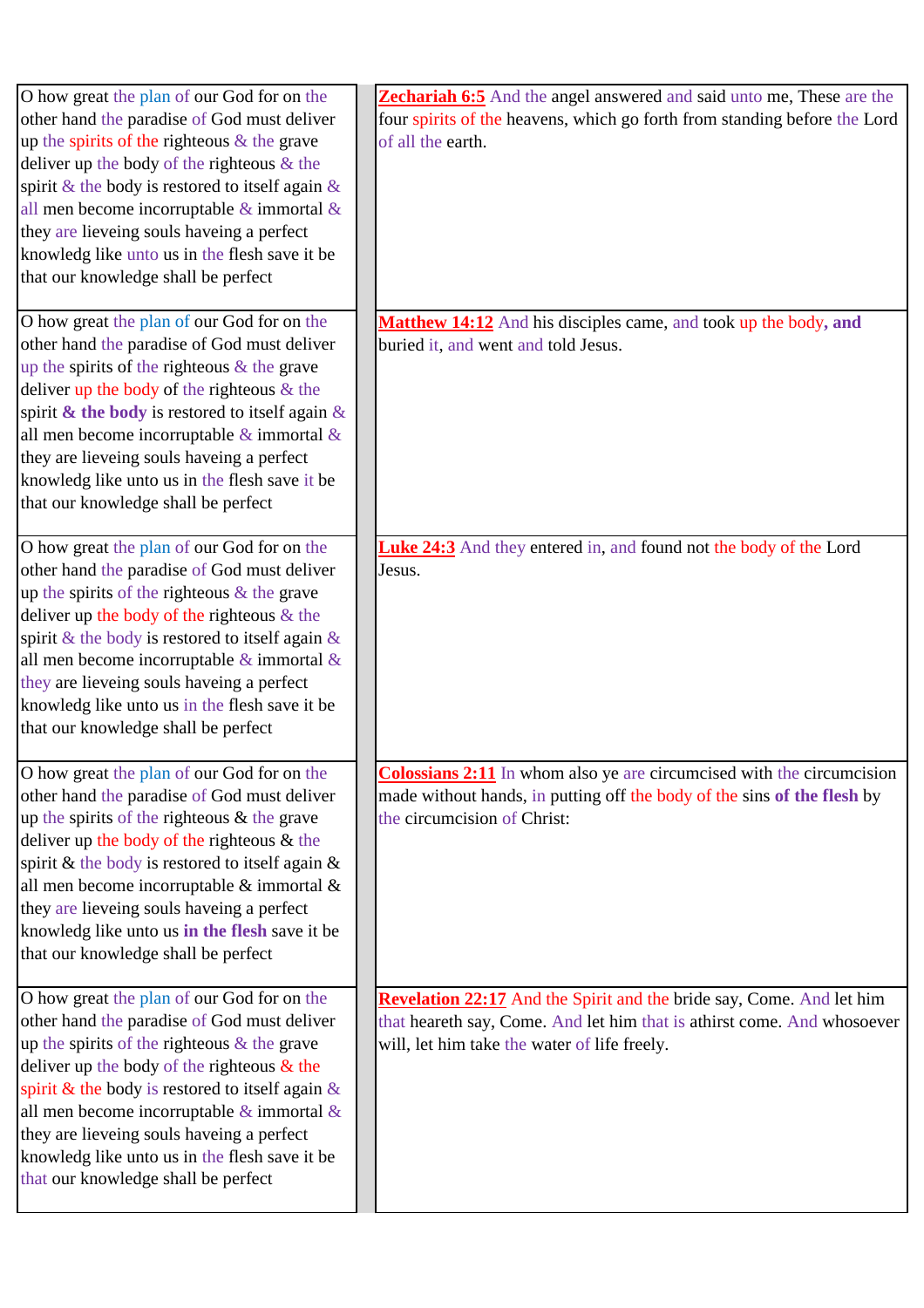| O how great the plan of our God for on the<br>other hand the paradise of God must deliver<br>up the spirits of the righteous & the grave<br>deliver up the body of the righteous $&$ the<br>spirit & the body is restored to itself again $\&$<br>all men become incorruptable $\&$ immortal $\&$<br>they are lieveing souls haveing a perfect<br>knowledg like unto us in the flesh save it be<br>that our knowledge shall be perfect<br>O how great the plan of our God for on the | <b>Luke 12:23</b> The life is more than meat, and the body is more than<br>raiment.<br>Matthew 6:25 Therefore I say unto you, Take no thought for your life,                                              |
|--------------------------------------------------------------------------------------------------------------------------------------------------------------------------------------------------------------------------------------------------------------------------------------------------------------------------------------------------------------------------------------------------------------------------------------------------------------------------------------|-----------------------------------------------------------------------------------------------------------------------------------------------------------------------------------------------------------|
| other hand the paradise of God must deliver<br>up the spirits of the righteous $&$ the grave<br>deliver up the body of the righteous $\&$ the<br>spirit & the body is restored to itself again $\&$<br>all men become incorruptable $\&$ immortal $\&$<br>they are lieveing souls haveing a perfect<br>knowledg like unto us in the flesh save it be<br>that our knowledge shall be perfect                                                                                          | what ye shall eat, or what ye shall drink; nor yet for your body, what ye<br>shall put on. Is not the life more than meat, and the body than raiment?                                                     |
| O how great the plan of our God for on the<br>other hand the paradise of God must deliver<br>up the spirits of the righteous $&$ the grave<br>deliver up the body of the righteous $\&$ the<br>spirit & the body is restored to itself again $\&$<br>all men become incorruptable $\&$ immortal $\&$<br>they are lieveing souls haveing a perfect<br>knowledg like unto us in the flesh save it be<br>that our knowledge shall be perfect                                            | <b>Deuteronomy 25:15</b> But thou shalt have a perfect and just weight, a<br>perfect and just measure shalt thou have: that thy days may be<br>lengthened in the land which the LORD thy God giveth thee. |
| O how great the plan of our God for on the<br>other hand the paradise of God must deliver<br>up the spirits of the righteous $\&$ the grave<br>deliver up the body of the righteous $\&$ the<br>spirit & the body is restored to itself again $\&$<br>all men become incorruptable $\&$ immortal $\&$<br>they are lieveing souls haveing a perfect<br>knowledg like unto us in the flesh save it be<br>that our knowledge shall be perfect                                           | <b>Isaiah 14:10</b> All they shall speak and say unto thee, Art thou also<br>become weak as we? art thou become like unto us?                                                                             |
| O how great the plan of our God for on the<br>other hand the paradise of God must deliver<br>up the spirits of the righteous $&$ the grave<br>deliver up the body of the righteous $&$ the<br>spirit & the body is restored to itself again $\&$<br>all men become incorruptable & immortal &<br>they are lieveing souls haveing a perfect<br>knowledg like unto us in the flesh save it be<br>that our knowledge shall be perfect                                                   | <b>Jeremiah 44:16</b> As for the word that thou hast spoken unto us in the<br>name of the LORD, we will not hearken unto thee.                                                                            |